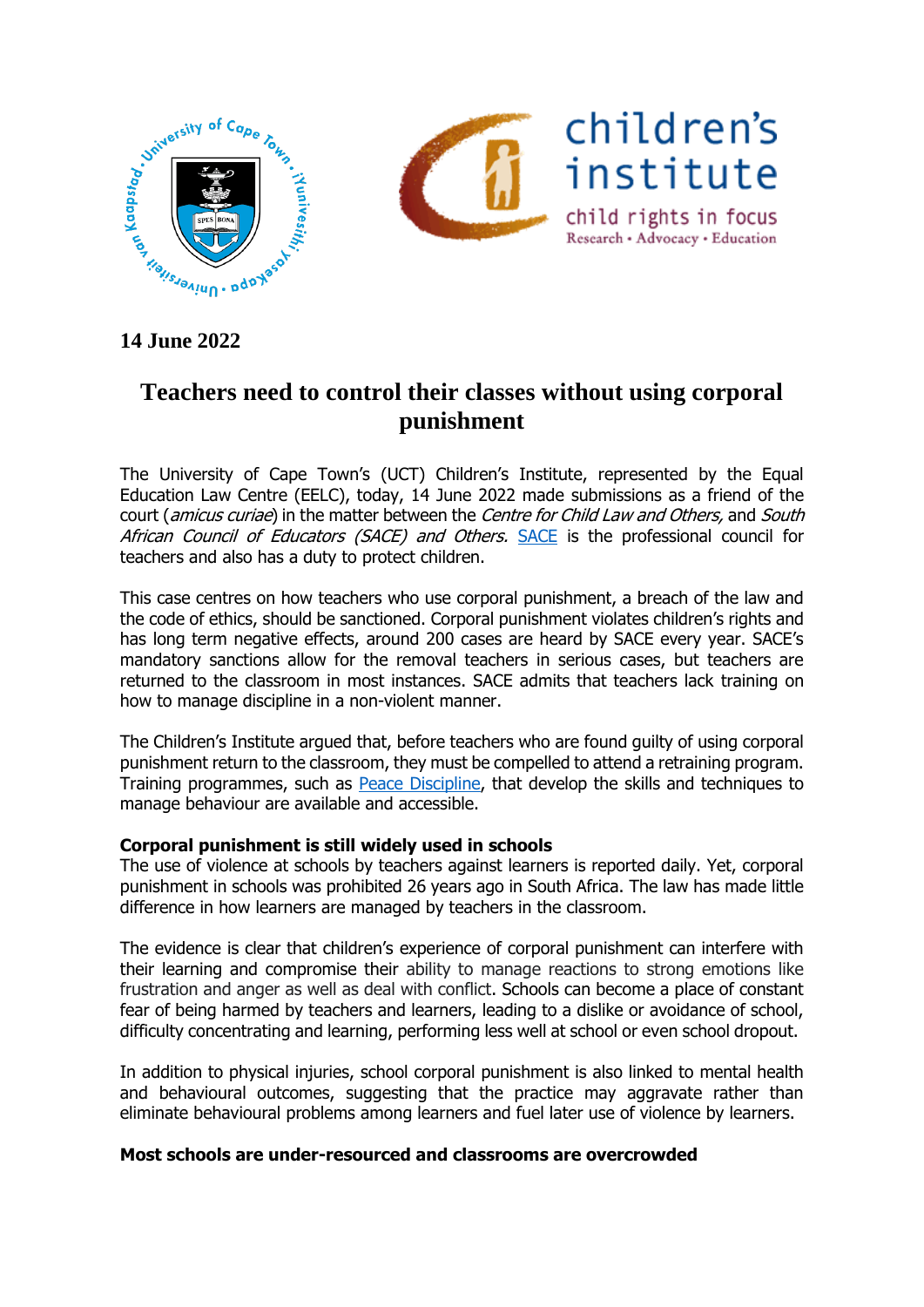Most schools in the country are under-resourced with overcrowded classrooms, large learner to teacher ratios, low levels of parental involvement in schools and low levels of in-classroom educator support, all of which increase the likelihood of educators using harsh forms of punishment, including physical punishment to manage learners in the classroom. Teachers may also face learners' substance abuse, gang violence spilling onto school settings including weapons brought into schools.

"No teacher should be expected to manage complex issues such as sexual harassment, gang violence, or substance abuse alone. These complex problems require a whole school approach," warns Professor Shanaaz Mathews, director of the Children's Institute at UCT.

One reason for the continued use of school corporal punishment arguably has been a lack of understanding of what alternative non-violent disciplinary methods exist. Yet, evidence shows that a wide range of non-violent discipline options do exist and have been found to be effective across age, gender and disability status, in ethnically diverse samples and with severely challenging behaviour.

"Teachers need a range of tools as it is clear that one skill will not fit all situations and different learners respond to different approaches. Most of us did not grow up with a model of non-violent discipline, so it can be difficult to think of effective ways to deal with challenging behaviour once we take corporal punishment out the toolkit," says Karen Quail, from Peace Discipline.

### **Tools that teachers can use to manage learner behaviour**

There are lots of [tools](https://www.peacediscipline.com/toolkit.html#containing-skills) that teachers can use to teach and guide learners to behave appropriately and to support them to do better. These interventions, when used appropriately, have been found to have significant positive effects. Teachers can choose skills according to what they feel would best fit the situation, the learner and their own teaching style, and can use them on their own or together with other skills. These skills should be incorporated into teacher training and refresher courses should be compulsory for teachers found using corporal punishment in the classroom.

"Working with the parents is a very important part of school discipline and regular feedback to parents holds learners more accountable for their behaviour. Teachers can message parents regularly about assignments, tests, positive or problem behaviour, and meet with them to work together to support learners who are not doing well," says Quail.

### **Corporal punishment in schools is part of a wider problem**

Corporal punishment experienced by learners in schools has become normalised as it is also a reflection of forms of violence that have become all too common across communities. Therefore, eliminating its use in schools is part of a response to a complex problem. Working with the Good Schools Coalition, Mathews conducted a review of the evidence of 'what works' to prevent violence in and through schools.

"We found that many interventions are siloed and tackle only one issue, such as dating violence or bullying. Yet, children typically experience multiple forms of violence at the same time, so our responses need to be multi-component and incorporate the whole school community," explains Mathews.

For media interviews, contact**:**

● **Evidence of the effects of corporal punishment and whole schools:**